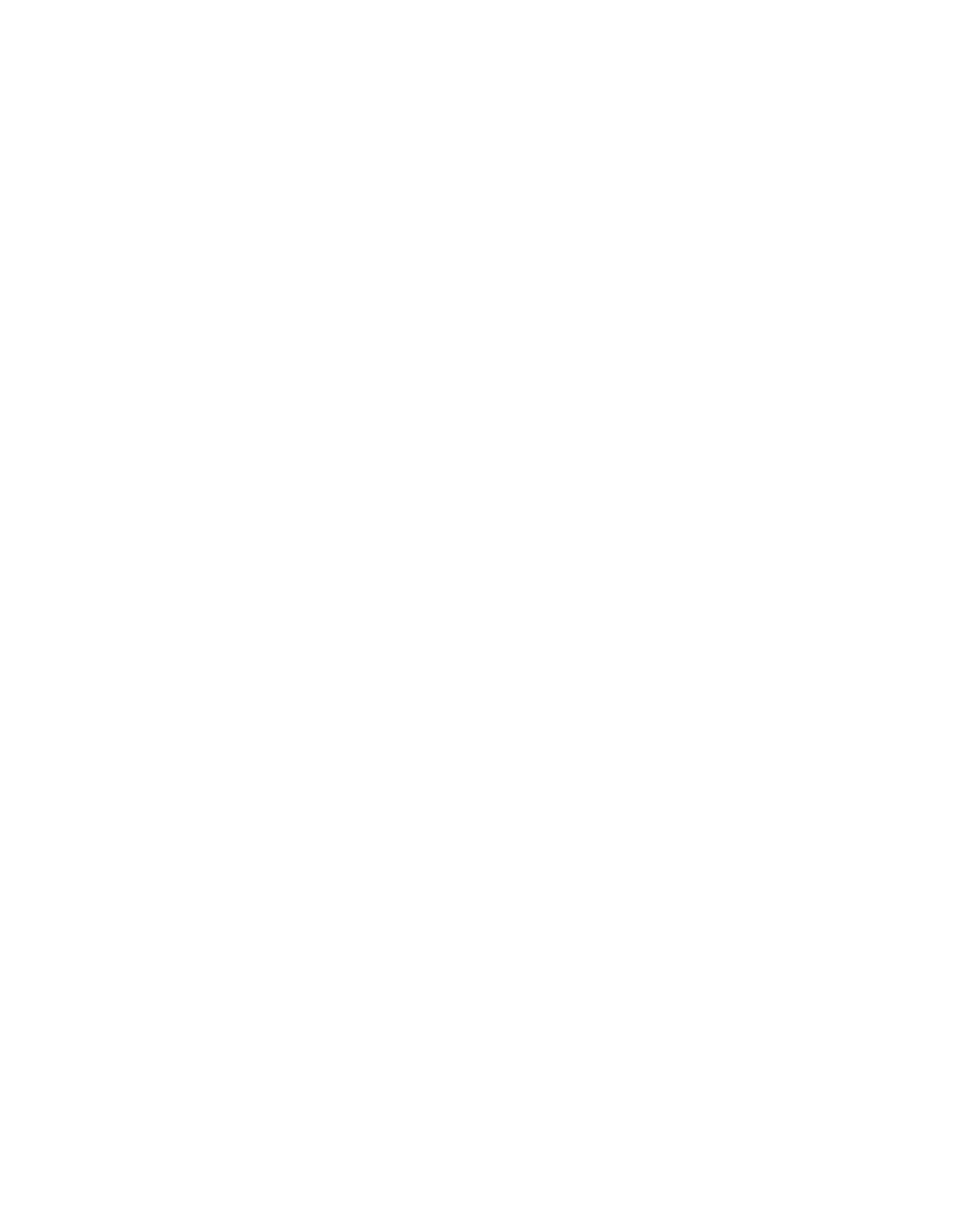| PROPERTY INFORMATION           |                                                                                | <b>GAMLS No.:</b><br><b>Property Type:</b><br><b>Property</b><br>Subtype:<br>Address:<br>Subdivision:<br><b>MLS Area:</b><br>Acres:<br>Status:<br><b>Own Condition:</b>                                                                                                                                                        | 20037132<br>Land<br><b>Residential Lot</b><br>1405 Redbud Drive<br>Clayton, GA 30525<br><b>Screamer Mountain</b><br>451<br>0.370<br><b>New</b><br>Investor Owned, No Disclosure | <b>List Price:</b><br>LP/Acre: | On Market Date:<br><b>Off Market Date:</b><br><b>Projected Close:</b><br>Days On Market: | 04/28/2022<br>\$9,000<br>\$24,324<br>$\mathbf 0$ |
|--------------------------------|--------------------------------------------------------------------------------|--------------------------------------------------------------------------------------------------------------------------------------------------------------------------------------------------------------------------------------------------------------------------------------------------------------------------------|---------------------------------------------------------------------------------------------------------------------------------------------------------------------------------|--------------------------------|------------------------------------------------------------------------------------------|--------------------------------------------------|
| County:                        | Rabun                                                                          | <b>Total Acres:</b>                                                                                                                                                                                                                                                                                                            | 0.370 Acres                                                                                                                                                                     | Elem:                          |                                                                                          | Rabun County Primary/Elementar                   |
| <b>Present Use:</b>            | Unimproved                                                                     | Lot:                                                                                                                                                                                                                                                                                                                           | 1405                                                                                                                                                                            | Middle:                        | Rabun County                                                                             |                                                  |
| <b>Potential Use:</b>          | Residential                                                                    | <b>Price Per Acre:</b>                                                                                                                                                                                                                                                                                                         | \$0                                                                                                                                                                             | High:                          | Rabun County                                                                             |                                                  |
|                                |                                                                                | Fees:                                                                                                                                                                                                                                                                                                                          | \$                                                                                                                                                                              |                                |                                                                                          |                                                  |
|                                |                                                                                | <b>Waterfront:</b>                                                                                                                                                                                                                                                                                                             | $0$ Ft.                                                                                                                                                                         |                                |                                                                                          |                                                  |
|                                |                                                                                | <b>Frontage Type:</b>                                                                                                                                                                                                                                                                                                          |                                                                                                                                                                                 |                                |                                                                                          |                                                  |
|                                |                                                                                | <b>Water Body Name:</b>                                                                                                                                                                                                                                                                                                        |                                                                                                                                                                                 |                                |                                                                                          |                                                  |
| Remarks:<br><b>Directions:</b> | make a great homesite with fantastic views!<br>Redbud.                         | Private lot just a couple miles from downtown Clayton. Multiple waterfalls on the drive up that are beautiful! This lot is sloped - welcome to the mountains! Would<br>From Clayton, take 76E about 2 miles to Banister Drive on the LEFT - turn LEFT on Blossom Drive then LEFT on Redbud Drive. Look for sign on Blossom and |                                                                                                                                                                                 |                                |                                                                                          |                                                  |
| <b>FEATURES</b>                |                                                                                |                                                                                                                                                                                                                                                                                                                                |                                                                                                                                                                                 |                                |                                                                                          |                                                  |
| <b>Amenities:</b>              | None                                                                           |                                                                                                                                                                                                                                                                                                                                | Topographyy:                                                                                                                                                                    | Sloped                         |                                                                                          |                                                  |
| <b>Boathouse:</b>              |                                                                                |                                                                                                                                                                                                                                                                                                                                | <b>Units Per Acre:</b>                                                                                                                                                          | 1                              |                                                                                          |                                                  |
| Road Frontage:                 | Private Road, 0 ft.                                                            |                                                                                                                                                                                                                                                                                                                                | <b>Utilities:</b>                                                                                                                                                               | <b>Electricity Available</b>   |                                                                                          |                                                  |
| <b>Structures:</b>             | None                                                                           |                                                                                                                                                                                                                                                                                                                                | <b>Water Lot:</b>                                                                                                                                                               |                                |                                                                                          |                                                  |
|                                |                                                                                |                                                                                                                                                                                                                                                                                                                                | Zoning:                                                                                                                                                                         |                                |                                                                                          |                                                  |
| <b>OTHER INFORMATION</b>       |                                                                                |                                                                                                                                                                                                                                                                                                                                |                                                                                                                                                                                 |                                |                                                                                          |                                                  |
| <b>Association Fees:</b>       | \$0                                                                            |                                                                                                                                                                                                                                                                                                                                | <b>Documents:</b>                                                                                                                                                               | Plat Map                       |                                                                                          |                                                  |
|                                |                                                                                |                                                                                                                                                                                                                                                                                                                                | <b>Possible Financing:</b>                                                                                                                                                      |                                |                                                                                          |                                                  |
|                                |                                                                                |                                                                                                                                                                                                                                                                                                                                |                                                                                                                                                                                 |                                |                                                                                          |                                                  |
|                                | Jennifer Tyler<br>Phone: 706-968-8521<br>Email: Jennifer.Tyler@harrynorman.com |                                                                                                                                                                                                                                                                                                                                | Harry Norman REALTORS<br>141 South Main Street<br>Clayton, 30525<br>Phone: 706-212-0228<br>OPPORTUNITY                                                                          | EQ <b>UAL H</b> OUSING         |                                                                                          |                                                  |

Information is provided by Georgia MLS and is deemed reliable but not guaranteed.

FINLS

LUXURY LAKE<br>AND MOUNTAIN